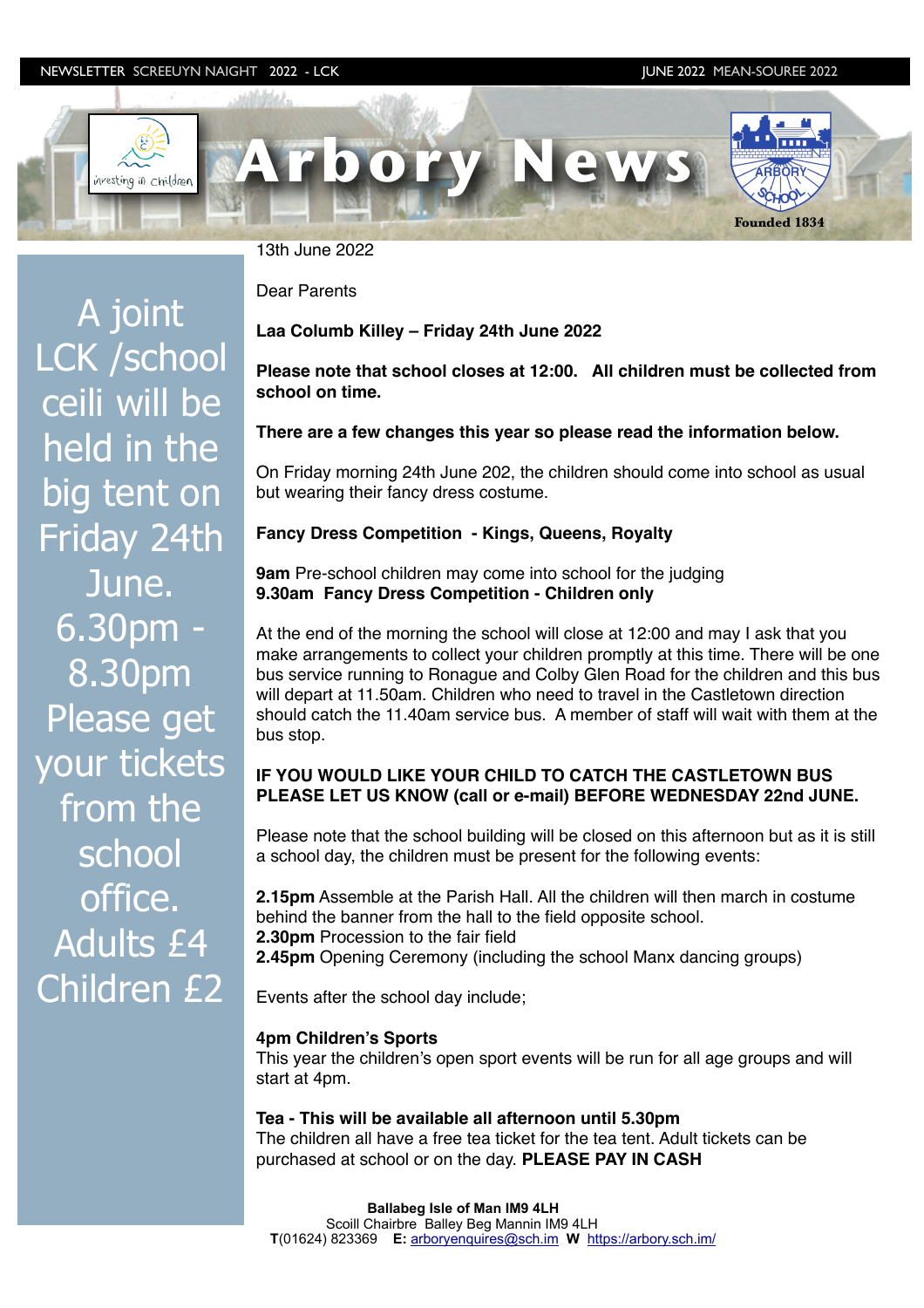Also LCK Tea Tickets £5.00 Please pay in cash.

There is no entry fee this year but please give a donation at the gate.

**5.30pm** Tea tent finishes and hot dog stall opens.

**6.30pm** Ceili starts in the tea tent.

**7pm** Auction of produce starts.

**8.30pm** Ceili Finishes

**HELP NEEDED!**

**If you can help put up the tents on Monday 20th June please come to the field opposite school at 6pm or as soon as possible after.**



# TARROO MARROO CEILI BAND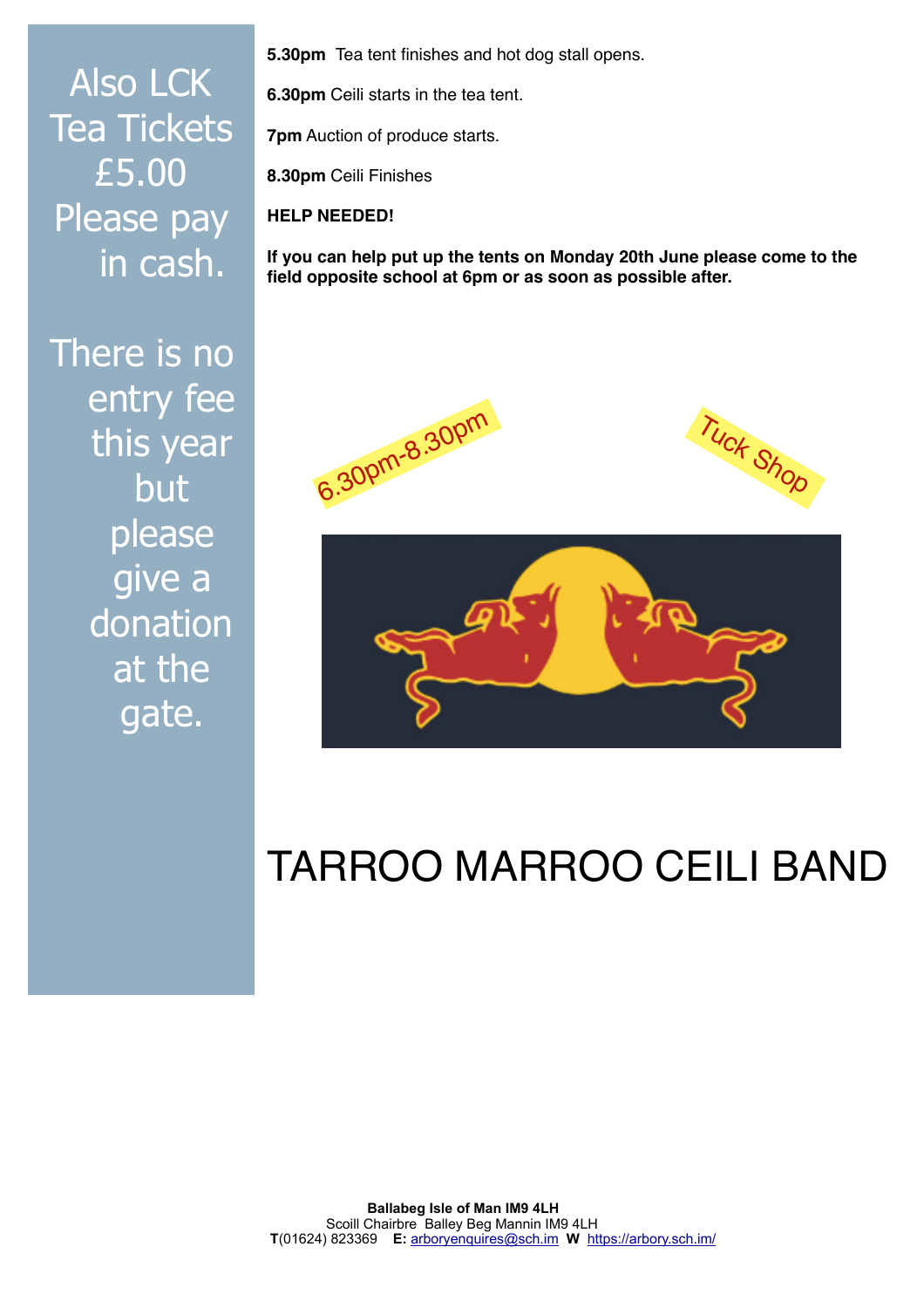The Festival of Laa Columb Killey is a unique part of traditional life in the Parish of Arbory and our school plays an important role in helping to maintain and promote this tradition. Please encourage friends and family to come along.

## **The origin of the festival**

"Laa Columb Killey" means the Day of the Church of Columba, the Patron Saint of Arbory Parish Church. The festival is held as near as possible to the anniversary of the day in which Saint Columba died. It was the custom that on this anniversary day, the service in church should be followed by public games and an opportunity for people to meet with one another and show off home grown produce and crafts and hold exhibitions.

## **Involvement of Arbory School**

Our children are involved in Laa Columb Killey in several ways including the preparation and presentation of handwriting at school in the weeks leading up to the big day and also for all the children in the production of art or craft work. This work is judged before the day and then presented in one of the display tents for the children and adults to see immediately following the opening ceremony. This is usually a very exciting moment for the children and they look forward in eager anticipation to see if there is a winning ticket attached to their work. The children from school also take part in the sports events from 4pm.

**Our Manx Dancers will perform after the opening ceremony and the Year 6 children will march with the banner and lead the procession from Ballabeg Parish Hall, leaving at 2.30pm. Please could Year 6 pupils wear their school uniform. Other children usually wear fancy dress to join the procession. Y6 children involved in Manx dancing can wear their costumes instead of school uniform. If children are taking part in the sports, they will need to be able to run in their clothes or have something more suitable to change into.**

## **Involvement of the community in Arbory**

There are many competitions for members of the public from all ages to take part in, including growing of produce, art, photography, handicraft, confectionary and floral arrangements.

### **Helpers Appeal**

Helpers are needed on the children's sideshow stalls. If anyone could give up an hour to man one of the sideshows, designed to keep the children entertained, could they please contact the school office. 823369 or [arboryenquiries@sch.im](mailto:arboryenquiries@sch.im)

## **The opening Ceremony**

The procession starts at Ballabeg Hall at 2.30pm and is led by Castletown Metropolitan Band and the Laa Columb Killey banner carried by Year 6 pupils. The children will make up the procession to the field. On arriving at the field, there are prayers, speeches and the traditonal hymn. The Manx dancers also perform before the platform party goes to the tea tent.

JH Ayres Headteacher